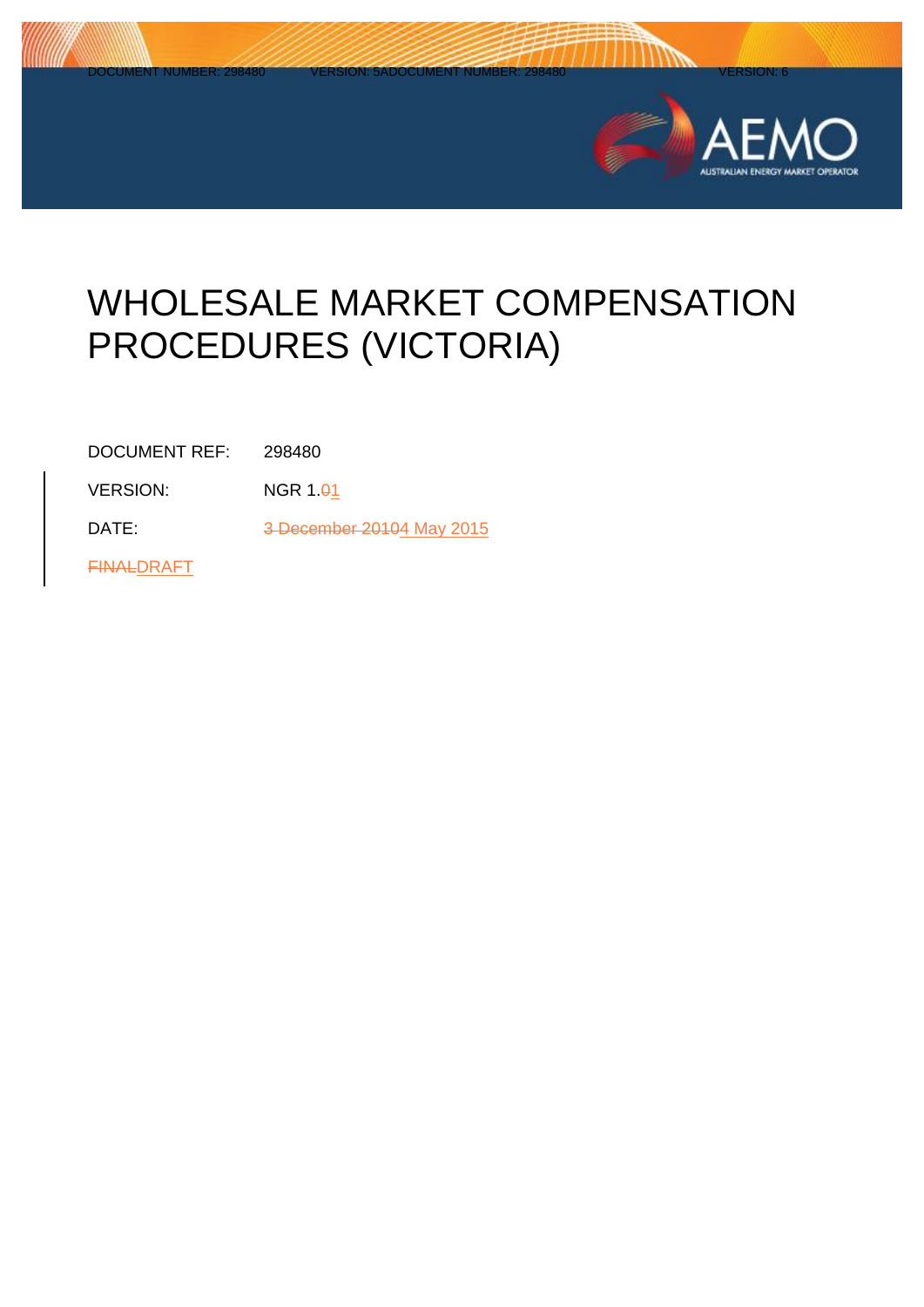

### **Contents**

| 4 PRINCIPLES TO BE FOLLOWED IN THE AWARD OF COMPENSATION  4 |  |
|-------------------------------------------------------------|--|
| 5 PRINCIPLES FOR FUNDING COMPENSATION PAYMENTS              |  |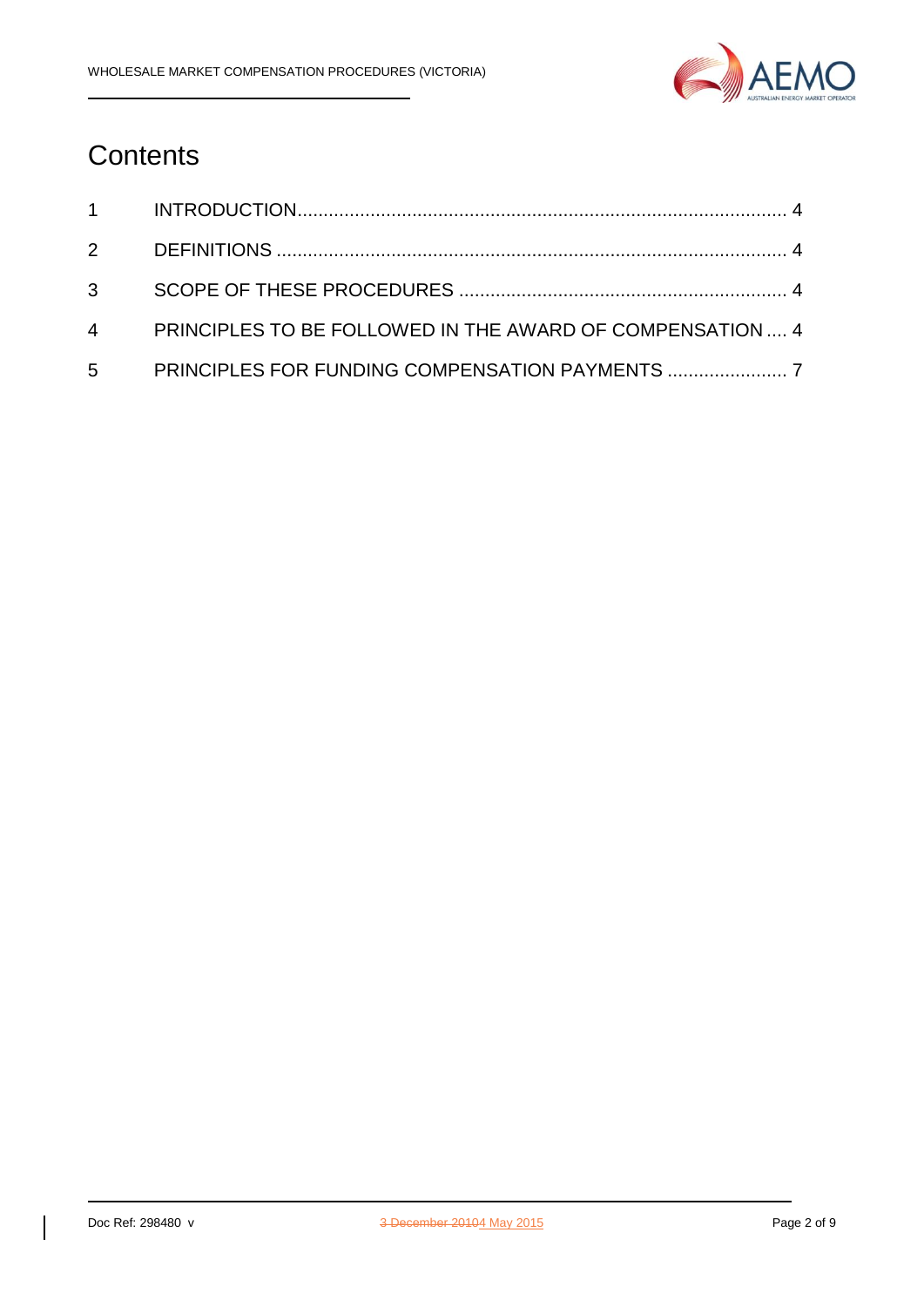

## Version Release History

| <b>VERSION</b> | <b>EFFECTIVE</b><br><b>DATE</b> | <b>BY</b>                              | <b>COMMENTS</b>                                                                                                                                                                                                                                                                                                                                                                                                                                                                                                       |
|----------------|---------------------------------|----------------------------------------|-----------------------------------------------------------------------------------------------------------------------------------------------------------------------------------------------------------------------------------------------------------------------------------------------------------------------------------------------------------------------------------------------------------------------------------------------------------------------------------------------------------------------|
| NGR $1.01$     | 34/125/20102015                 | J Savage/<br><b>F-CavoliN</b><br>Scott | Rebranded and updated for NGRUpdated to reflect the<br>removal of force majeure provisions                                                                                                                                                                                                                                                                                                                                                                                                                            |
| <b>NGR 1.0</b> | 3/12/2010                       | J Savage/<br>F Cavoli                  | <b>Rebranded and updated for NGR</b>                                                                                                                                                                                                                                                                                                                                                                                                                                                                                  |
| 3.0            | 1/10/06                         | <b>Chris Pratt</b>                     | Re write for Gas Market Project                                                                                                                                                                                                                                                                                                                                                                                                                                                                                       |
| 2.0            | 22/10/04                        | <b>Chris Pratt</b>                     | - Updating of background, and principles section for<br>determination of payments;<br>- Compensation panel to determine funding<br>0f<br>compensation amounts awarded by it. Transfer of<br>detail from MSO Rules clause 3.6.6 to these<br>guidelines and insertion of principles section to<br>describe methodology and principles to be applied by<br>panel in making this decision;<br>- Amendment of methodology for<br>funding<br>οf<br>compensation to better align with original GMCC intent<br>on this matter |
|                |                                 |                                        | timeline<br>establishment<br>- Reflects<br>for<br>new<br>οf<br>compensation panel;<br>- Insertion of section for updating and interpretation of<br>these guidelines; and                                                                                                                                                                                                                                                                                                                                              |
|                |                                 |                                        | Formatting changes, including italicising terms defined<br>in the MSO Rules.                                                                                                                                                                                                                                                                                                                                                                                                                                          |
| 1.0            | 5/7/01                          | <b>Chris Pratt</b>                     | First issue.                                                                                                                                                                                                                                                                                                                                                                                                                                                                                                          |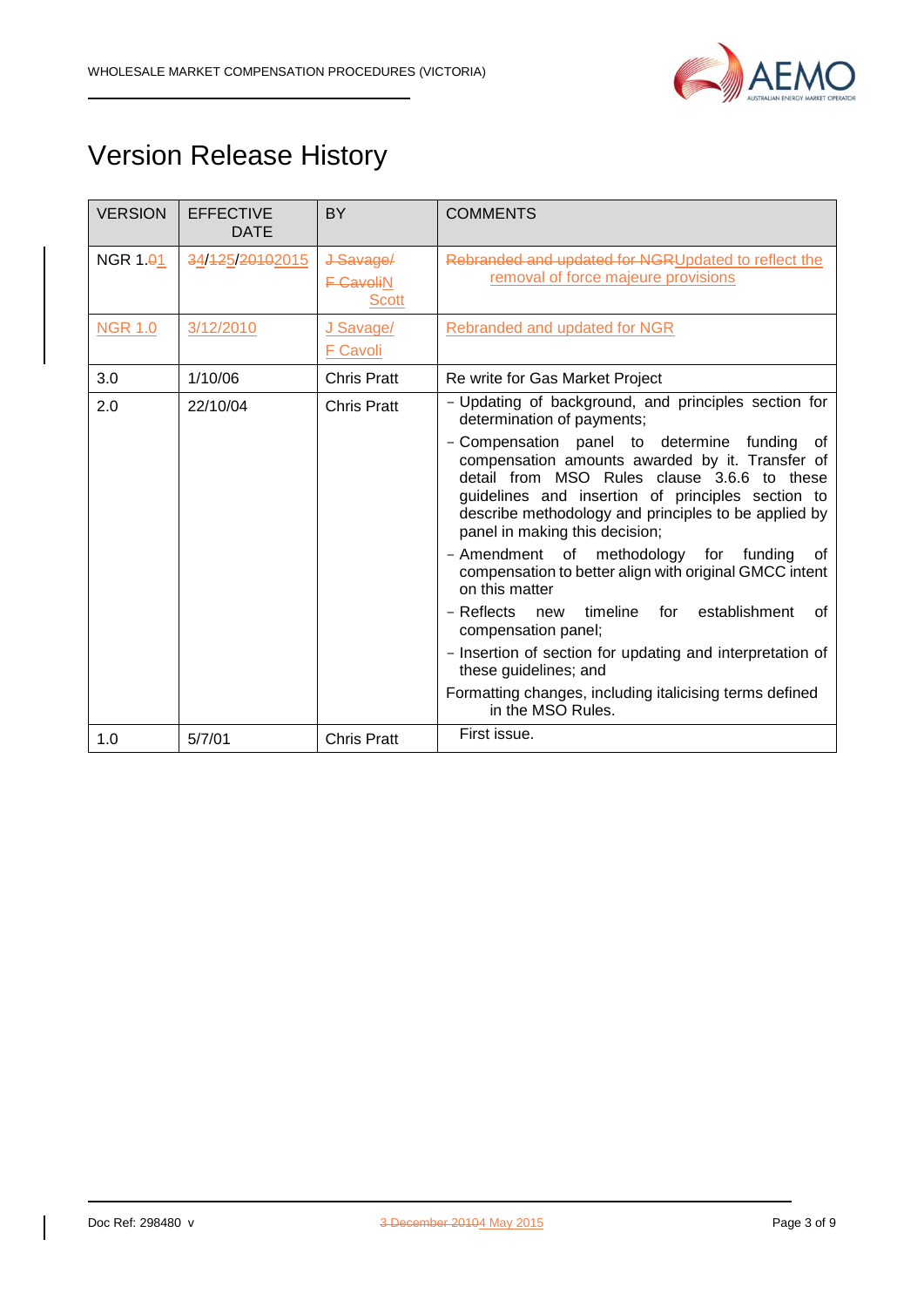

#### <span id="page-3-0"></span>**1 INTRODUCTION**

These are Procedures made under Rule 237 of the National Gas Rules (**NGR**). The purpose of these Procedures is to describe the principles and methodology upon which compensation amounts are to be determined by the dispute resolution panel under Rule 238.

### <span id="page-3-1"></span>**2 DEFINITIONS**

Terms defined in the National Gas Law and Part 19 of the NGR have the same meaning in these Procedures unless the context otherwise requires.

#### <span id="page-3-2"></span>**3 SCOPE OF THESE PROCEDURES**

These Procedures apply to compensation claims made by a registered participant in the Declared Wholesale Gas Market (Victoria):

- under Rule 344 where AEMO has intervened due to a threat to system security; or
- $\bullet$  under Rule 350<sup>1</sup> where AEMO has applied the administered price cap.

#### <span id="page-3-3"></span>**4 PRINCIPLES FOR THE AWARD OF COMPENSATION**

The dispute resolution panel is to apply the following principles in determining any compensation to be awarded:

- (a) Where a registered participant has injected gas into the declared transmission system in accordance with a direction from AEMO, rule  $343(1)(c)^2$  or  $343(1)(d)^3$  the amount of compensation is limited to the direct costs of the gas injected plus any transmission charges associated with the injection of that gas less any market payments received by the Registered participant for that gas where the market payments are the sum of imbalance payments and deviation payments or charges;
- (b) Where a registered participant has injected gas into the declared transmission system in accordance with scheduling instructions under Rule 215 for schedules where the administered price cap (**APC**) was in place, the compensation is limited to the direct costs of the gas injected plus any associated transmission charges associated with the injection of that gas less any market payments received by the registered participant for that gas where the market payments are the sum of imbalance payments and deviation payments or charges plus any ancillary payments;
- (c) Ancillary payments for gas bid at prices that exceed the market price and scheduled for injection when an APC has been applied are limited by the APC and AEMO will apply this limit in the settlements process. Where ancillary payments are limited by the APC the registered participant may be compensated for losses to the extent that the costs of the gas injected plus any associated transmission charges associated with the injection

- available but not bid in on the day; or
- non-firm gas.

-

<sup>1</sup> Note that rule 237 incorrectly refers to claims under rule 349.

<sup>&</sup>lt;sup>2</sup> This provision enables AEMO to require a Registered participant to inject gas that is:

<sup>&</sup>lt;sup>3</sup> This provision enables AEMO to require a Registered participant to inject off-specification gas.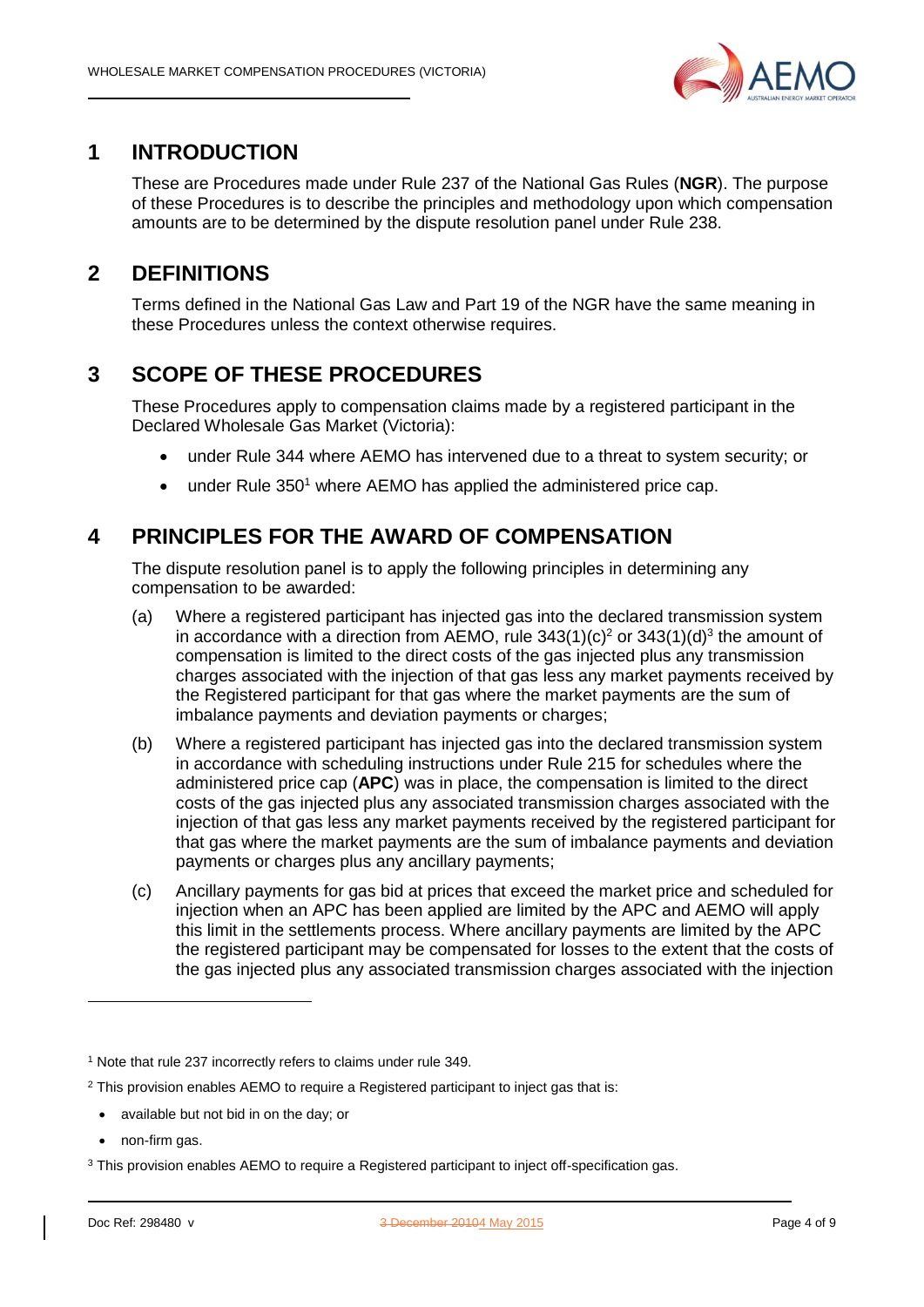

of that gas exceed any market payments including any ancillary payments received by the registered participant;

(d) Compensation is not payable for losses incurred by a registered participant in respect of opportunity costs associated with other interconnected gas or electricity markets as consequence of injecting gas in accordance with a direction from AEMO under Rule 343.

For guidance, the process flow diagram for award of compensation is set out in Figure 1. on the page 6.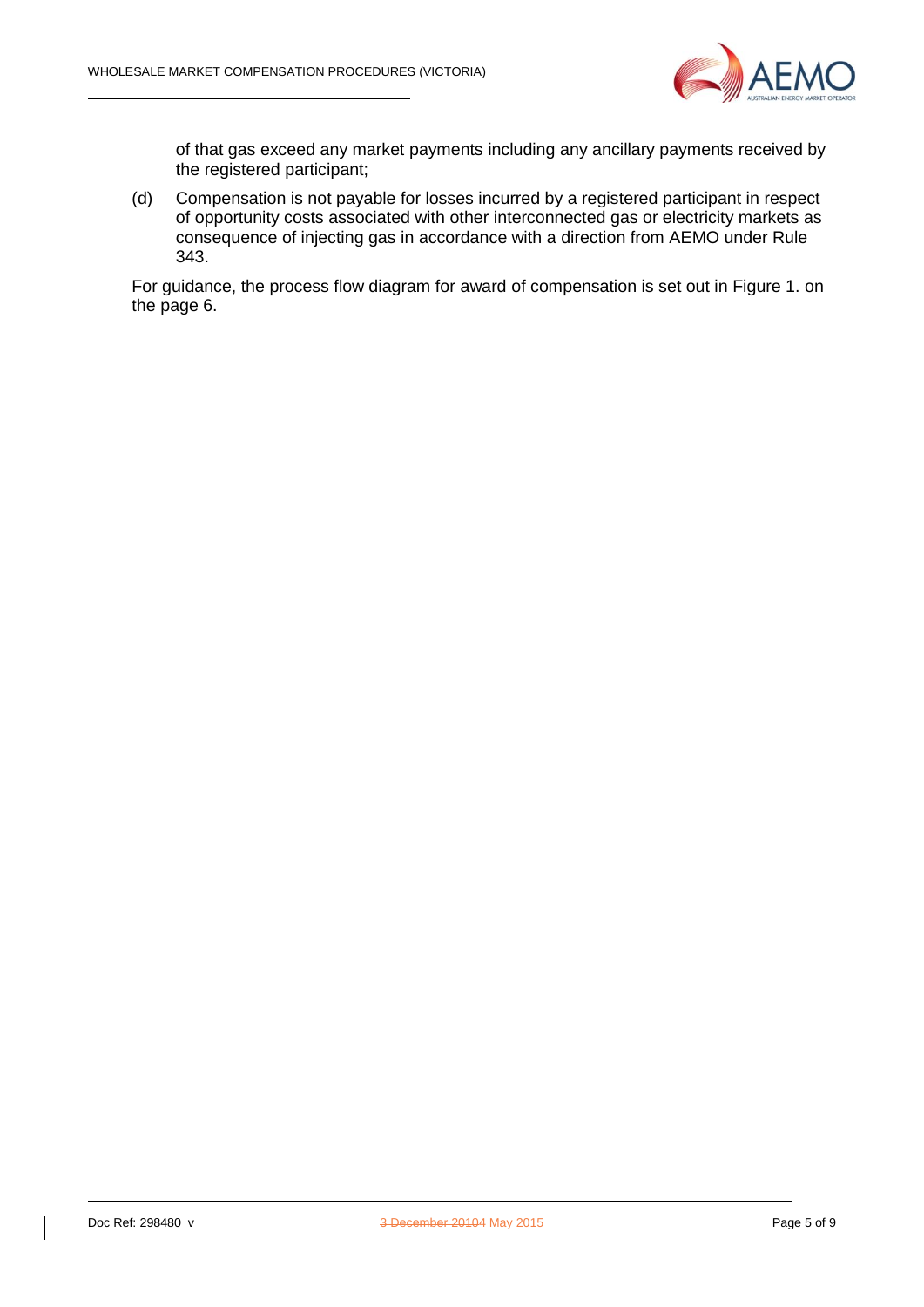





#### **NOTES:**

1. Rule 343(1) allows AEMO broad powers to direct any Registered participant to certain things and the participant must comply but the right to apply for compensation applies only to injections of gas.

2. Rule 239(3) enables AEMO to schedule out-of-merit order gas to be scheduled in response to a local constraint.

3. Under rule 344(2), where AEMO directs a participant who is not a Market Participant to flow gas, that participant is entitled to be paid for that gas at the prevailing market price. This is inclusive of the imbalance payment ( $Q \times P$  where  $Q =$  the directed quantity) plus any deviation payments at the subsequent reschedule price to correct for Participant variation from the directed amount. The Participant must then pay the declared transmission system service provider transmission charges that the provider is entitled to receive under its applicable access arrangement.

4. AEMO determines a price to be regarded as a market price at times of market suspension under r 349.

5. Rule 239(5) limits the amount of APs payable to a Participant to the amount of the APC during times where the APC applies or the market has been suspended.

6. Rule 344 allows a Participant who is directed to inject to make a claim to the DRP for the cost of the gas as directed in excess of the existing market price

7. Participant's compensation remains either market price x Q (if gas is directed) or market price x Q + AP where AP is limited to APC or AEMO set market price.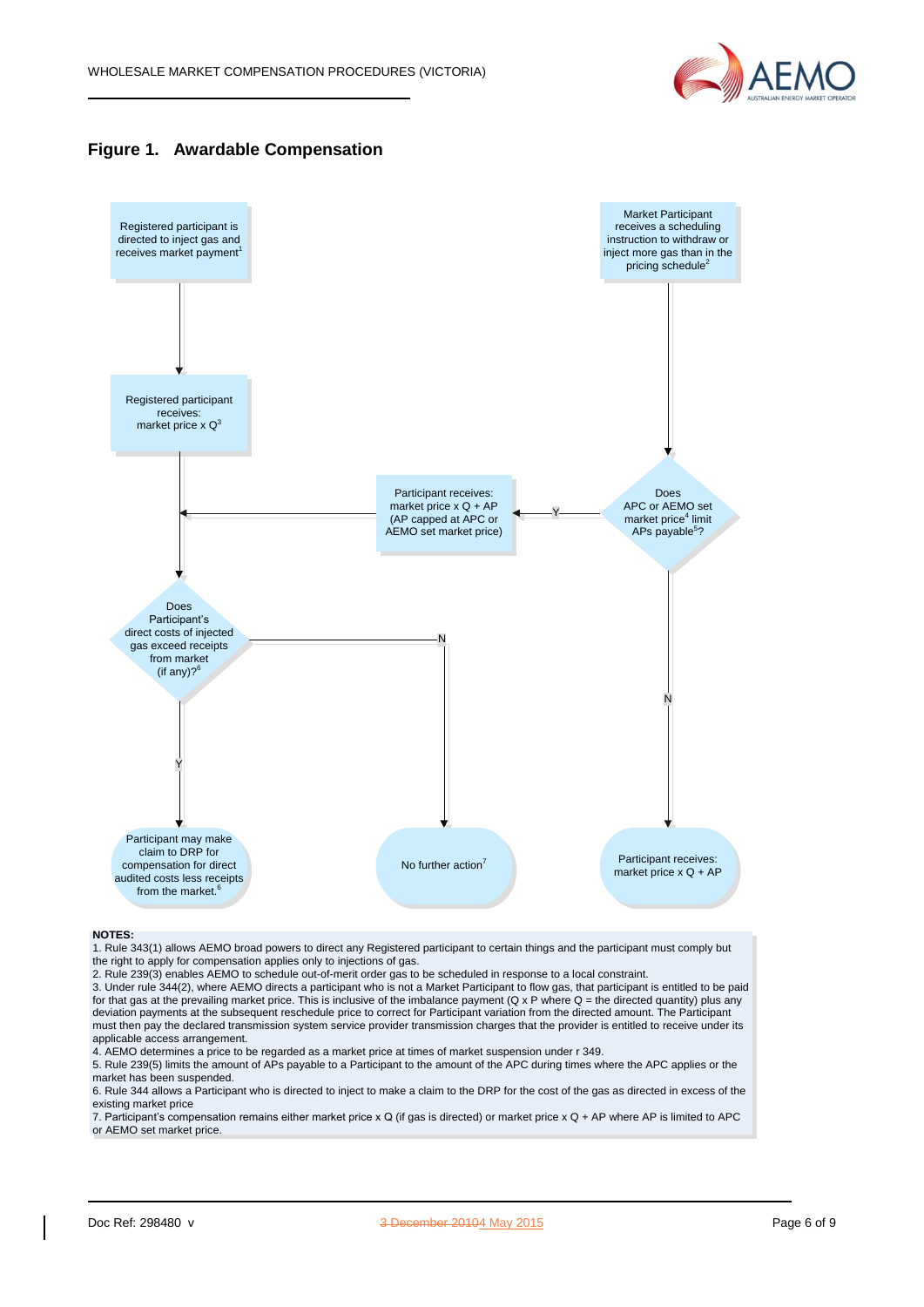

#### <span id="page-6-0"></span>**5 PRINCIPLES FOR FUNDING COMPENSATION PAYMENTS**

The funding of compensation payments to a registered participant is to be allocated to Market Participants and/ or the declared transmission system service provider (DTSSP) as follows:

- (a) Where the compensation payable is associated with reduced ancillary payments due to the application of the administered price cap and where the demonstrated costs of the gas injected exceed the administered price cap, the costs of funding that compensation should be allocated to Market Participants and the DTSSP in cases where DTSSP is also liable for uplift under rule 240(6), in direct proportion to the amounts of uplift payments allocated to those parties for that gas day.
- (b) Where the compensation payable is based on demonstrated losses due to the registered participant complying with an AEMO direction to inject gas, the costs of funding that compensation should be allocated to the causers of the event causing congestion in proportion to the estimated contribution to the event by each causer (to the extent that the cause(s) can be reasonably identified and estimated). Where this is not practicable or reasonable the dispute resolution panel should allocate to Market Participants in proportion to actual daily withdrawals as determined in the settlement cycle 18 business days after the end of the calendar month.

Two examples are provided below to demonstrate the approach. The first cover a case where ancillary payments have been reduced by and administered price cap. The second covers the where gas that has not been bid into the market is directed to flow by AEMO to assist in an emergency situation. which may or may not involve a system *force majeure* declaration by AEMO.

#### **Example 1. Ancillary Payments during an Administered Pricing Period**

The \$40/GJ administered price cap applied is from the 2pm schedule on a gas day. At this schedule 11,000 GJ bid at \$100/GJ is scheduled for the first time that day. This Market Participant receives \$400,000 in market payments based on final allocated injections of 10,000GJ - of the 11,000GJ scheduled bid. No other bids are impacted. The Market Participant later demonstrates to the Dispute resolution panel's satisfaction that they are \$50,000 out of pocket as the 10,000 GJ gas injected cost them on average \$45/GJ.

On this gas day, Participants A, B, C and D were allocated uplift amounts of \$50,000, \$100,000, \$350,000 and -\$80,000, respectively (noting that negative uplift is possible). The Market Participant with negative uplift over the day is deemed to have not contributed to the costs of congestion and is not required to fund the compensation. Participant A, B and C fund the compensation in proportion to the uplift allocated to them as shown in the table below:

| <b>MP</b> | <b>Daily Uplift Paid</b> | Causal (+ve) | Proportion | <b>Funding Allocation</b> |                          |  |
|-----------|--------------------------|--------------|------------|---------------------------|--------------------------|--|
| A         | \$50,000                 | \$50,000     | 10.0%      |                           | 5,000                    |  |
| B         | \$100,000                | \$100,000    | 20.0%      |                           | 10,000                   |  |
| С         | \$350,000                | \$350,000    | 70.0%      |                           | 35,000                   |  |
| D         | $-$80,000$               | \$0          | 0.0%       |                           | $\overline{\phantom{0}}$ |  |
| Total     | \$420,000                | \$500,000    | 100.0%     |                           | 50,000                   |  |

It should be noted that due to the application of the 'AP flip flop' algorithm in the uplift process, allocation of funding on an individual schedule basis is not workable.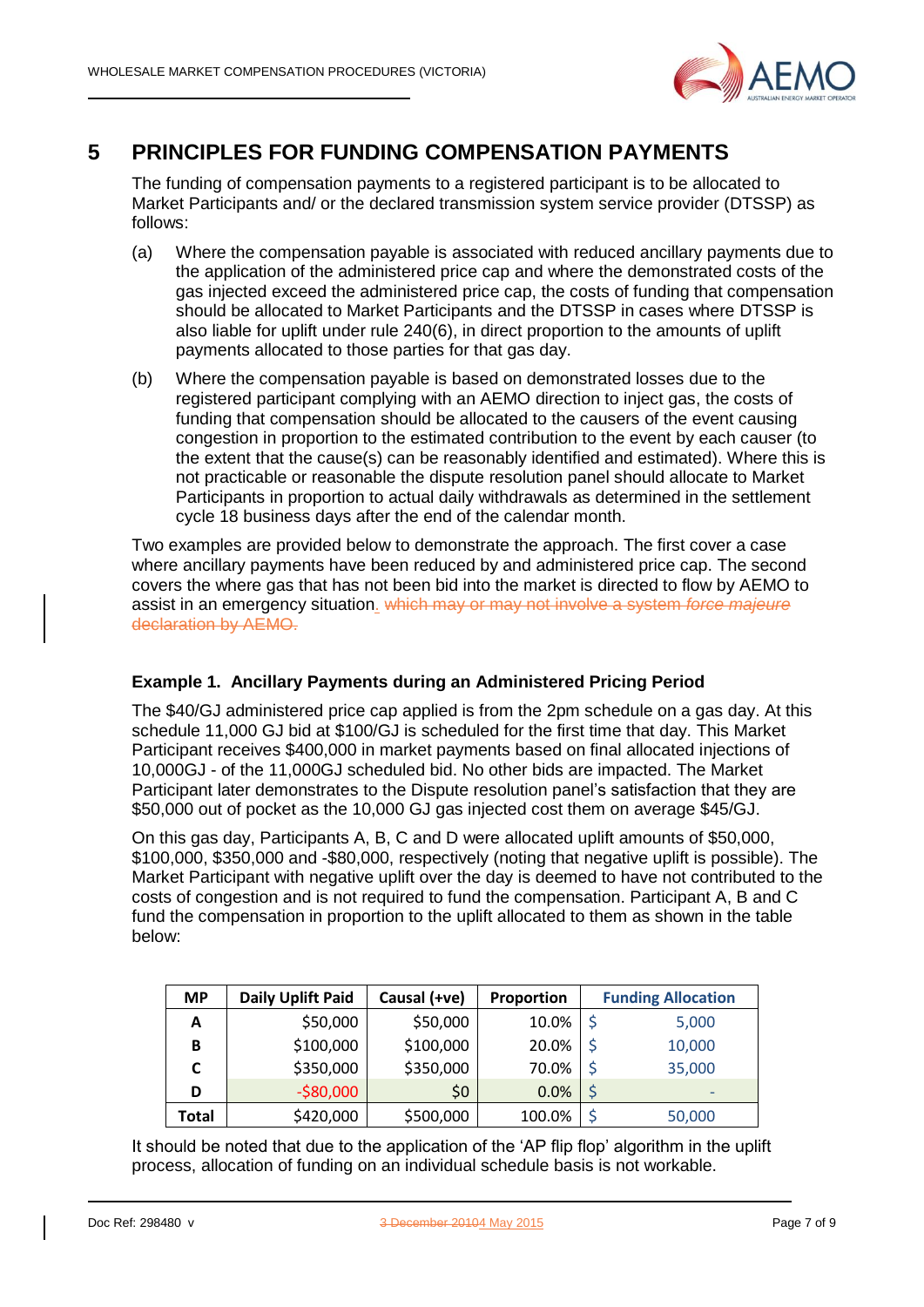

#### **Example 2. Directed Gas Flow during an emergency**

A registered participant is directed by AEMO to flow gas during an emergency which may have been caused by a system *force majeure* event. This Registered participant demonstrates to the dispute resolution panel's satisfaction that it is \$100,000 out of pocket after market payments and is awarded compensation accordingly.

Participants A, B, C and D are active in the market on that day. The dispute resolution panel decides on a conservative basis that actions of B caused 50% of these additional costs. As shown in the table below, B must fund 50% of the compensation for contributing directly to the event i.e. \$50,000.

The balance of \$50,000 is funded by A, B, C and D pro-rated on their actual withdrawals as determined at 'month+ 18'. A, B, C and D actually withdrew on the day 150,000, 300,000, 400,000 and 100,000 GJ, respectively. Their shares of the balance of compensation are shown in the 2<sup>nd</sup> last column table. Total funding allocations are shown in the last column.

|           |                   |                     |        |                    |                   |                     |        |                   | <b>Total</b> |
|-----------|-------------------|---------------------|--------|--------------------|-------------------|---------------------|--------|-------------------|--------------|
|           | <b>Causal</b>     | <b>Funding</b>      |        | <b>Withdrawals</b> |                   | <b>Funding</b>      |        | <b>Funding</b>    |              |
| <b>MP</b> | <b>Allocation</b> | <b>Allocation 1</b> |        | GJ                 | <b>Proportion</b> | <b>Allocation 2</b> |        | <b>Allocation</b> |              |
| A         | 0%                |                     | ٠      | 150,000            | 15.8%             | \$                  | 7,895  |                   | 7,895        |
| B         | 50%               |                     | 50,000 | 300,000            | 31.6%             | \$                  | 15,789 |                   | 65,789       |
| C         | 0%                |                     | ٠      | 400,000            | 42.1%             | \$                  | 21,053 |                   | 21,053       |
| D         | 0%                |                     | ٠      | 100,000            | 10.5%             | \$                  | 5,263  |                   | 5,263        |
| Total     | 100%              |                     | 50,000 | 950,000            | 100.0%            |                     | 50,000 |                   | \$100,000    |

For guidance, the process flow diagram for compensation allocation is set out in Figure 2 on the page 9.